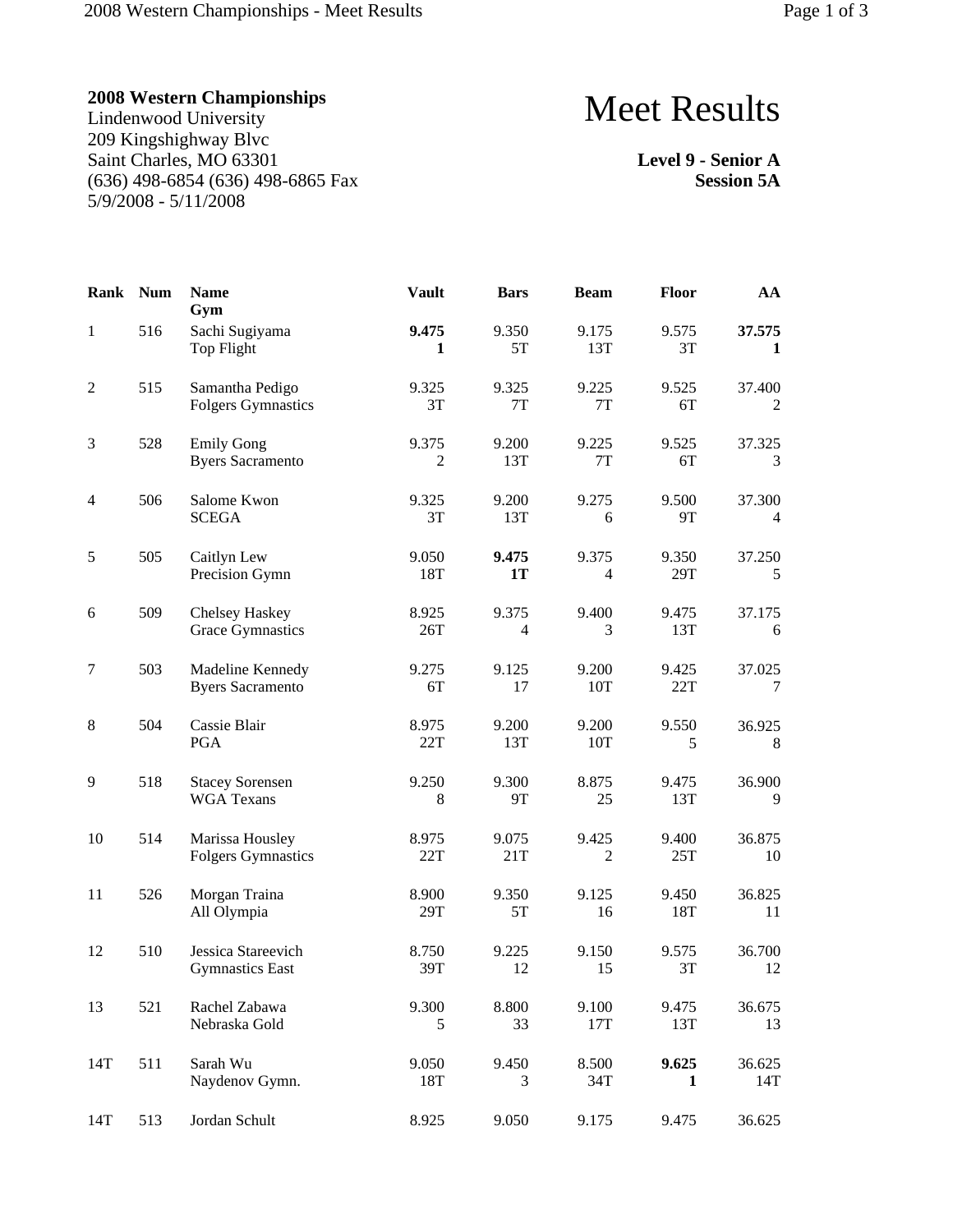|     |     | Colorado Gym Inst.                            | 26T          | 24T                | 13T                   | 13T          | 14T           |
|-----|-----|-----------------------------------------------|--------------|--------------------|-----------------------|--------------|---------------|
| 16  | 527 | <b>Tina Necas</b><br><b>Brown's Las Vegas</b> | 9.100<br>15T | 9.025<br>26T       | 9.000<br>20           | 9.325<br>31  | 36.450<br>16  |
| 17  | 522 | Stephanie Sander<br>Nebraska Twisters         | 8.900<br>29T | 9.475<br><b>1T</b> | 8.650<br>32           | 9.400<br>25T | 36.425<br>17  |
| 18  | 546 | Ashley Long<br>Jenks Gymnastics               | 9.275<br>6T  | 8.875<br>30        | 8.825<br>27           | 9.425<br>22T | 36.400<br>18  |
| 19  | 512 | <b>Ashley Amick</b><br><b>OGA</b>             | 9.225<br>9T  | 9.100<br>18T       | 8.950<br>22           | 9.100<br>39  | 36.375<br>19  |
| 20  | 542 | Mikayla King<br>Albuquerque Gymn              | 9.150<br>12T | 9.100<br>18T       | 8.725<br>30           | 9.375<br>28  | 36.350<br>20  |
| 21  | 536 | Chelsea Braesch<br>Kips                       | 8.700<br>42  | 9.075<br>21T       | 9.100<br>17T          | 9.450<br>18T | 36.325<br>21  |
| 22  | 524 | Sabrina Hoover<br>Twin City Twisters          | 8.850<br>34T | 9.300<br><b>9T</b> | 8.850<br>26           | 9.300<br>32  | 36.300<br>22  |
| 23  | 501 | Kaitlin Dore<br><b>Bay Aerials</b>            | 9.100<br>15T | 8.175<br>44        | 9.475<br>$\mathbf{1}$ | 9.525<br>6T  | 36.275<br>23  |
| 24T | 534 | Jordan Coburn<br>Gymcats                      | 8.350<br>47  | 9.100<br>18T       | 9.200<br>10T          | 9.600<br>2   | 36.250<br>24T |
| 24T | 502 | Niki Sherman<br>Brown's Las Vegas             | 9.075<br>17  | 9.175<br>16        | 8.500<br>34T          | 9.500<br>9T  | 36.250<br>24T |
| 26  | 533 | <b>Ynez Lacson</b><br>Genesis                 | 9.200<br>11  | 8.425<br>41T       | 9.350<br>5            | 9.225<br>34T | 36.200<br>26  |
| 27  | 540 | Robyn Morioka<br>Studio West                  | 9.125<br>14  | 8.475<br>38T       | 9.225<br>7T           | 9.225<br>34T | 36.050<br>27  |
| 28  | 519 | Alexandra Stych<br>Midwest Gymnastics C       | 9.000<br>21  | 8.850<br>31T       | 8.675<br>31           | 9.400<br>25T | 35.925<br>28  |
| 29  | 532 | <b>Emily Bandy</b><br>Genesis                 | 8.875<br>32T | 9.275<br>11        | 8.800<br>28           | 8.900<br>41T | 35.850<br>29  |
| 30  | 523 | Erica Willeford<br><b>Oshkosh Gymnastics</b>  | 8.875<br>32T | 9.025<br>26T       | 8.925<br>23           | 8.975<br>40  | 35.800<br>30  |
| 31  | 520 | Elizabeth Kiel<br>Midwest Twisters -WI        | 8.800<br>37  | 9.325<br>7T        | 8.250<br>41T          | 9.275<br>33  | 35.650<br>31  |
| 32  | 544 | <b>Haley Poinsette</b><br>Champion            | 9.150<br>12T | 8.575<br>35T       | 8.375<br>38           | 9.500<br>9T  | 35.600<br>32  |
| 33  | 539 | Kara Kono<br><b>ECKE YMCA</b>                 | 8.900<br>29T | 8.975<br>29        | 8.775<br>29           | 8.900<br>41T | 35.550<br>33  |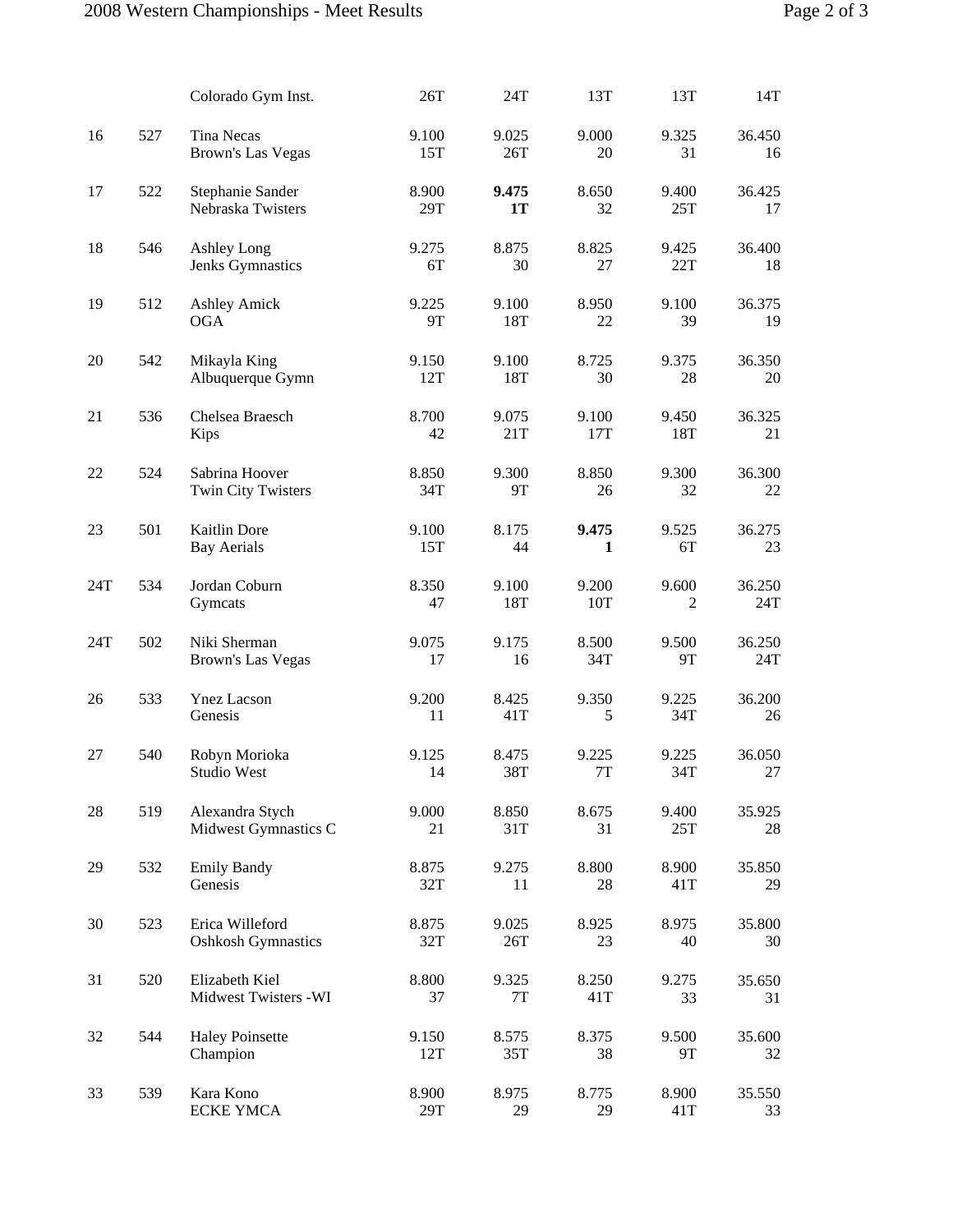### 2008 Western Championships - Meet Results Page

| Page 3 of 3 |  |  |
|-------------|--|--|
|             |  |  |

| 34T | 525 | Aimee Waller<br>All American - UT              | 8.925<br>26T | 8.475<br>38T | 8.600<br>33  | 9.450<br>18T | 35.450<br>34T |
|-----|-----|------------------------------------------------|--------------|--------------|--------------|--------------|---------------|
| 34T | 537 | Alix Andelopulo<br>Peninsula                   | 8.850<br>34T | 9.000<br>28  | 8.250<br>41T | 9.350<br>29T | 35.450<br>34T |
| 36  | 530 | Kaitlyn Stanley<br><b>Desert Gymcats</b>       | 8.750<br>39T | 9.050<br>24T | 8.150<br>45T | 9.425<br>22T | 35.375<br>36  |
| 37  | 547 | Laura Pilney<br>McCracken's                    | 8.625<br>44T | 8.775<br>34  | 8.500<br>34T | 9.450<br>18T | 35.350<br>37  |
| 38  | 517 | Ashlyn Martino<br>U.S. Gold                    | 8.950<br>25  | 8.575<br>35T | 8.975<br>21  | 8.800<br>45  | 35.300<br>38  |
| 39  | 538 | Maia Vernacchia<br>Performance Athletic        | 9.225<br>9T  | 7.825<br>46  | 9.025<br>19  | 9.150<br>37T | 35.225<br>39  |
| 40  | 541 | Susie Miller<br>Technique                      | 9.050<br>18T | 8.425<br>41T | 8.000<br>47  | 9.475<br>13T | 34.950<br>40  |
| 41  | 508 | Fiona Stefanik<br>Gold Star Gymn.              | 8.975<br>22T | 8.200<br>43  | 8.250<br>41T | 9.500<br>9T  | 34.925<br>41  |
| 42T | 507 | <b>Jade Roberts</b><br><b>Advanced Gymn</b>    | 8.850<br>34T | 8.000<br>45  | 8.900<br>24  | 9.150<br>37T | 34.900<br>42T |
| 42T | 529 | <b>Taelyr Lazaris</b><br><b>Desert Gymcats</b> | 8.775<br>38  | 9.075<br>21T | 8.350<br>39T | 8.700<br>46  | 34.900<br>42T |
| 44  | 535 | Ashley Wooff<br>Wallers                        | 8.725<br>41  | 8.575<br>35T | 8.200<br>44  | 9.175<br>36  | 34.675<br>44  |
| 45  | 548 | Danielle Hentrich<br><b>Livinston Twisters</b> | 8.625<br>44T | 8.475<br>38T | 8.475<br>37  | 8.900<br>41T | 34.475<br>45  |
| 46  | 531 | Amanda Martinez<br>Desert Lights               | 8.475<br>46  | 8.850<br>31T | 8.150<br>45T | 8.825<br>44  | 34.300<br>46  |
| 47  | 543 | <b>Taylor Foster</b><br>Aspire                 | 8.650<br>43  | 7.700<br>47  | 8.350<br>39T | 8.225<br>47  | 32.925<br>47  |

This web page was generated by  $\underline{\text{ProScore 4}}^{\text{TM}}$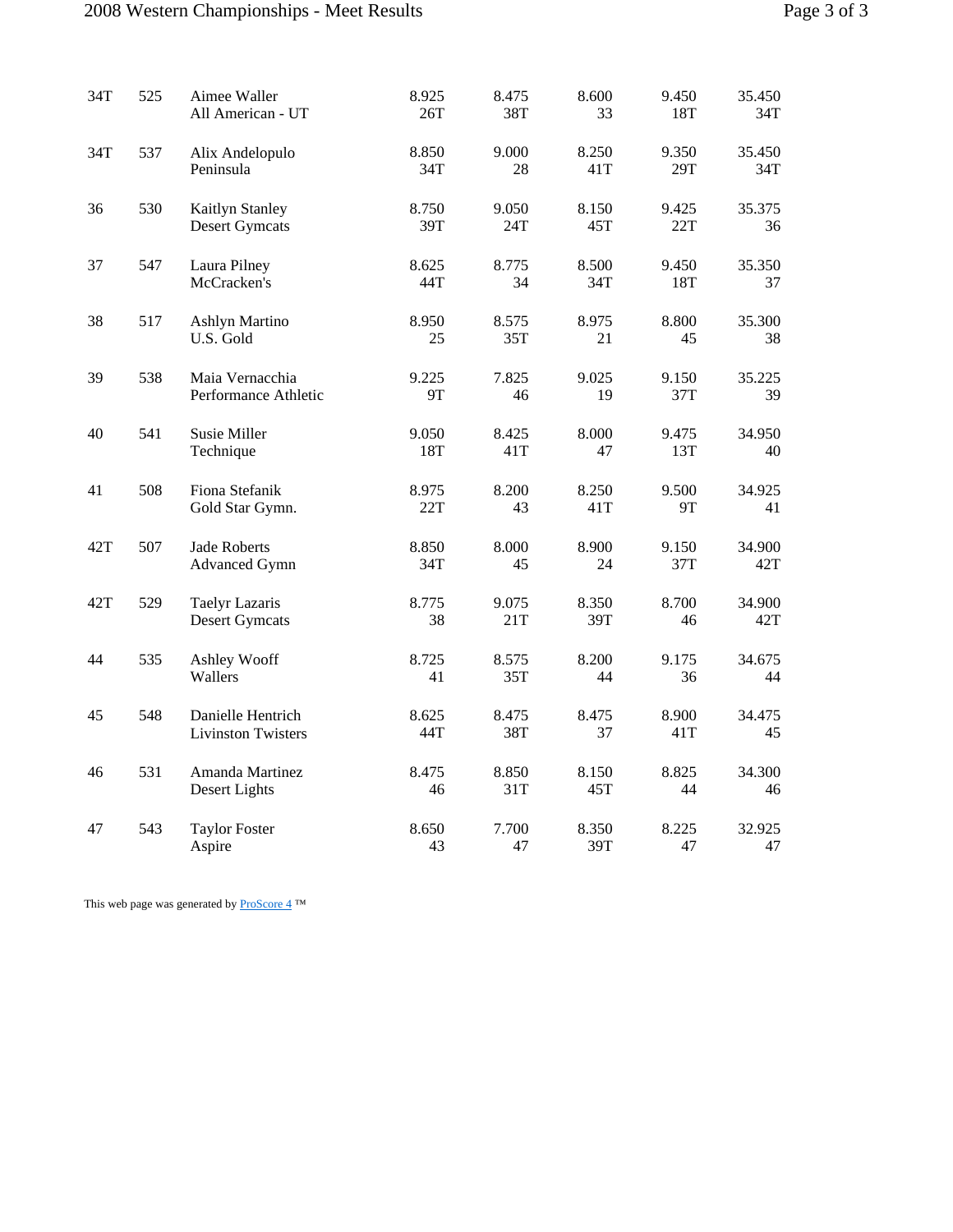Lindenwood University 209 Kingshighway Blvc Saint Charles, MO 63301 (636) 498-6854 (636) 498-6865 Fax 5/9/2008 - 5/11/2008

# Meet Results

**Level 9 - Senior B Session 6A**

| Rank         | <b>Num</b> | <b>Name</b><br>Gym                            | <b>Vault</b> | <b>Bars</b>            | <b>Beam</b>             | Floor              | AA                       |
|--------------|------------|-----------------------------------------------|--------------|------------------------|-------------------------|--------------------|--------------------------|
| $\mathbf{1}$ | 604        | Anna Shumaker<br>Pacific West                 | 9.400<br>1   | 9.675<br>1             | 9.450<br>2              | 9.600<br>1         | 38.125<br>1              |
| 2            | 622        | Alicia Battellini<br><b>Scamps Gymnastics</b> | 9.300<br>3   | 9.550<br>4             | 9.275<br>$\overline{4}$ | 9.425<br><b>8T</b> | 37.550<br>$\overline{2}$ |
| 3            | 639        | Ciara Maradiagci<br><b>Texas East</b>         | 8.925<br>24  | 9.625<br>2             | 9.550<br>1              | 9.400<br>12T       | 37.500<br>3              |
| 4            | 616        | MacKenzie McGill<br>Conoco Phillip            | 9.175<br>7   | 9.350<br>7T            | 9.175<br>$7\mathrm{T}$  | 9.575<br>2T        | 37.275<br>$\overline{4}$ |
| 5            | 610        | Hannah Casey<br>Multnomah AC                  | 8.975<br>19T | 9.600<br>3             | 9.125<br>9T             | 9.325<br>19T       | 37.025<br>5              |
| 6T           | 624        | Shelby Fry<br><b>Twin City Twisters</b>       | 8.950<br>22T | 9.125<br>15            | 9.100<br>12             | 9.575<br>2T        | 36.750<br>6T             |
| 6T           | 605        | Rachelle Newsome<br><b>PGA</b>                | 9.225<br>5T  | 9.425<br>5             | 8.825<br>19T            | 9.275<br>24T       | 36.750<br>6T             |
| $\,8$        | 602        | Cheyenne Cox<br>New Hope                      | 9.350<br>2   | 9.400<br>6             | 8.675<br>26             | 9.275<br>24T       | 36.700<br>8              |
| 9            | 617        | Mikinzi Kaliszewski<br>Rowland/Ballard        | 9.225<br>5T  | 9.150<br>14            | 8.800<br>21             | 9.475<br>7         | 36.650<br>9              |
| 10           | 620        | Jennifer Larsen<br>Flips                      | 8.850<br>29T | 9.325<br>9T            | 8.825<br>19T            | 9.575<br>2T        | 36.575<br>10             |
| 11           | 615        | Jasmyn Pierce<br>Colorado Gym Inst.           | 9.075<br>9   | 8.725<br>25            | 9.125<br>9T             | 9.525<br>5         | 36.450<br>11             |
| 12           | 643        | Tara Kettler<br>Jam Hops                      | 9.000<br>13T | 8.800<br>22T           | 9.200<br>5T             | 9.425<br><b>8T</b> | 36.425<br>12             |
| 13           | 623        | Mackenzie Martin<br>St. Louis Gym Centre      | 9.025<br>12  | 9.350<br>$7\mathrm{T}$ | 8.450<br>35T            | 9.425<br><b>8T</b> | 36.250<br>13             |
| 14           | 603        | Tasia Wuthruch<br>Olympus                     | 8.875<br>26T | 9.325<br>9T            | 8.625<br>28             | 9.275<br>24T       | 36.100<br>14             |
| 15           | 618        | Jordan Garner                                 | 9.250        | 7.850                  | 9.425                   | 9.500              | 36.025                   |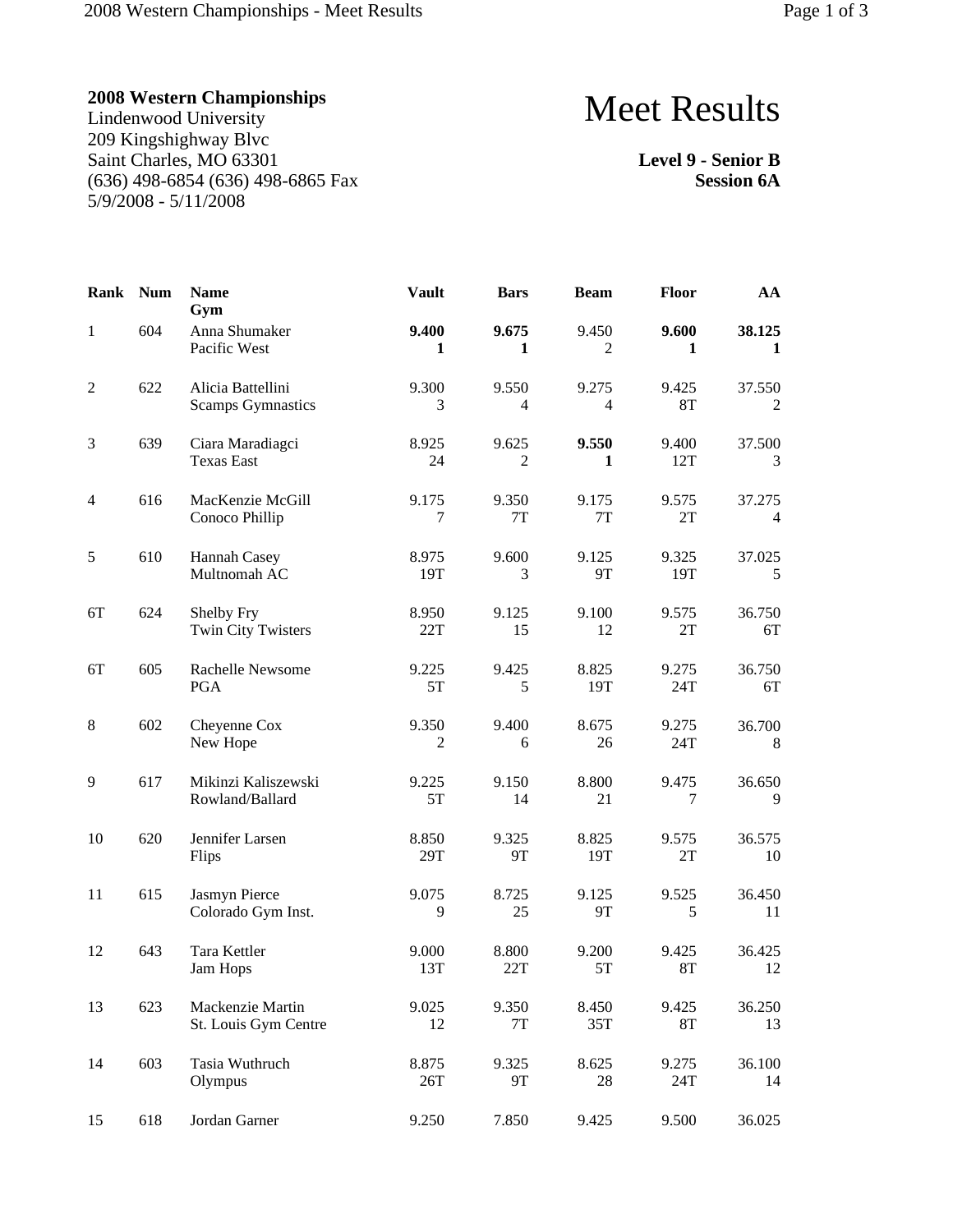|     |     | <b>Texas Elite</b>                               | $\overline{4}$ | 42           | 3            | 6                  | 15            |
|-----|-----|--------------------------------------------------|----------------|--------------|--------------|--------------------|---------------|
| 16  | 612 | Kaila Kilwein<br><b>Puget Sound</b>              | 9.000<br>13T   | 8.650<br>26  | 9.200<br>5T  | 9.125<br>33T       | 35.975<br>16  |
| 17  | 607 | Danielle Parris<br>Pantheon                      | 8.875<br>26T   | 9.075<br>17  | 8.600<br>29T | 9.400<br>12T       | 35.950<br>17  |
| 18  | 608 | Katie Payne<br>Auburn Gymn.-WA                   | 9.100<br>8     | 9.175<br>13  | 8.450<br>35T | 9.125<br>33T       | 35.850<br>18  |
| 19  | 621 | Rebecca Moore<br>Iowa Gym-Nest                   | 9.000<br>13T   | 8.625<br>27T | 8.725<br>23T | 9.425<br><b>8T</b> | 35.775<br>19  |
| 20  | 626 | <b>Briana Bradley</b><br><b>Byers Sacramento</b> | 8.900<br>25    | 9.250<br>12  | 8.375<br>39  | 9.150<br>31T       | 35.675<br>20  |
| 21  | 606 | Staycee Furukawa<br>Precision Gymn               | 8.875<br>26T   | 8.800<br>22T | 8.950<br>16T | 8.950<br>39        | 35.575<br>21  |
| 22T | 601 | Mackenzie Kooyman<br><b>Byers Roseville</b>      | 9.000<br>13T   | 8.200<br>38T | 9.025<br>13  | 9.325<br>19T       | 35.550<br>22T |
| 22T | 630 | Jasmin Abel<br>Victory                           | 9.050<br>10T   | 8.375<br>36  | 9.000<br>14  | 9.125<br>33T       | 35.550<br>22T |
| 24T | 611 | Zoe Jarrett<br>Leading Edge                      | 8.775<br>34T   | 8.400<br>34T | 8.975<br>15  | 9.350<br>18        | 35.500<br>24T |
| 24T | 641 | Caitlin Mack<br>Dakota Gold                      | 8.675<br>37    | 9.000<br>20  | 8.650<br>27  | 9.175<br>30        | 35.500<br>24T |
| 26  | 635 | Robyn Price<br>Delta                             | 9.000<br>13T   | 8.525<br>30  | 8.600<br>29T | 9.325<br>19T       | 35.450<br>26  |
| 27  | 625 | Dominique Garre<br>American Elite                | 9.000<br>13T   | 9.025<br>19  | 8.350<br>40  | 9.025<br>38        | 35.400<br>27  |
| 28T | 609 | <b>Britney Carrier</b><br>Metropolitan           | 8.550<br>41    | 9.050<br>18  | 8.450<br>35T | 9.325<br>19T       | 35.375<br>28T |
| 28T | 647 | Sarah McCrady<br><b>TAGS South</b>               | 8.200<br>46    | 9.100<br>16  | 8.950<br>16T | 9.125<br>33T       | 35.375<br>28T |
| 30  | 637 | Ashley Kindvall<br><b>Gymnastics Unlimited</b>   | 8.650<br>38T   | 8.800<br>22T | 8.850<br>18  | 8.900<br>40        | 35.200<br>30  |
| 31  | 631 | Kailee Tindall<br>Falcon Gymn                    | 8.775<br>34T   | 8.225<br>37  | 8.750<br>22  | 9.375<br>17        | 35.125<br>31  |
| 32T | 645 | Olivia Aschenbrenner<br>North Shore-WI           | 8.725<br>36    | 8.500<br>31  | 8.400<br>38  | 9.400<br>12T       | 35.025<br>32T |
| 32T | 644 | Lucy Taylor<br>Jam Hops                          | 8.400<br>44    | 8.925<br>21  | 8.475<br>34  | 9.225<br>29        | 35.025<br>32T |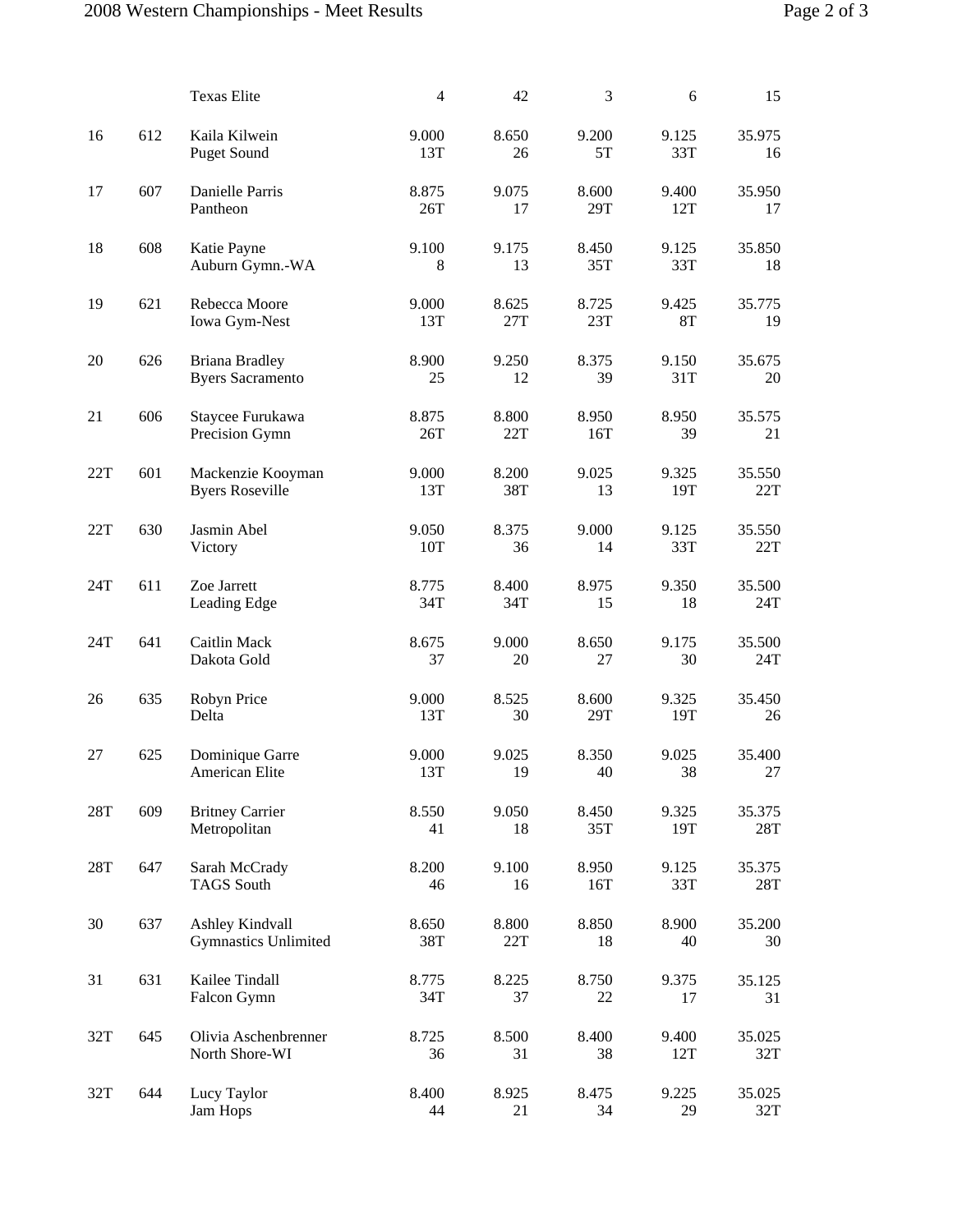### 2008 Western Championships - Meet Results Page

| Page 3 of 3 |  |  |
|-------------|--|--|
|             |  |  |

| 34 | 613 | Paige Tollefson<br>Airborne - CO                    | 8.825<br>32T | 9.275<br>11  | 9.125<br>9T  | 7.625<br>45  | 34.850<br>34 |
|----|-----|-----------------------------------------------------|--------------|--------------|--------------|--------------|--------------|
| 35 | 628 | Katie McMullan<br>Desert Lights                     | 8.300<br>45  | 7.825<br>43  | 9.175<br>7T  | 9.400<br>12T | 34.700<br>35 |
| 36 | 638 | Ellen Horton<br><b>Stars Houston</b>                | 8.950<br>22T | 8.425<br>32T | 8.050<br>43T | 9.250<br>27T | 34.675<br>36 |
| 37 | 632 | Kelsey Messer<br><b>Puget Sound</b>                 | 8.850<br>29T | 8.400<br>34T | 8.550<br>32T | 8.775<br>42  | 34.575<br>37 |
| 38 | 646 | Miranda Drake<br><b>TAGS</b> Eden Prairie           | 8.975<br>19T | 8.200<br>38T | 8.225<br>41  | 9.150<br>31T | 34.550<br>38 |
| 39 | 629 | Danica Melosi<br>Desert Lights                      | 8.850<br>29T | 8.550<br>29  | 8.050<br>43T | 9.075<br>37  | 34.525<br>39 |
| 40 | 627 | <b>Ashley Tolentino</b><br>Cresenta Valley          | 8.975<br>19T | 8.625<br>27T | 8.725<br>23T | 8.175<br>44  | 34.500<br>40 |
| 41 | 614 | Nichole Villarnibia<br><b>Capital Gymnastics</b>    | 9.050<br>10T | 8.200<br>38T | 7.900<br>45  | 9.300<br>23  | 34.450<br>41 |
| 42 | 642 | Kaitlyn Weber<br>Edge                               | 8.625<br>40  | 7.700<br>44  | 8.600<br>29T | 9.250<br>27T | 34.175<br>42 |
| 43 | 634 | <b>Sydney Smiley</b><br><b>Chatfield Gymnastics</b> | 8.500<br>43  | 8.125<br>41  | 8.550<br>32T | 8.525<br>43  | 33.700<br>43 |
| 44 | 636 | Victoria Martinez<br>Gold Cup Gymn.                 | 8.525<br>42  | 7.500<br>45T | 8.700<br>25  | 8.875<br>41  | 33.600<br>44 |
| 45 | 619 | <b>Heather Hopkins</b><br>Eagles - MO               | 8.825<br>32T | 7.500<br>45T | 7.450<br>46  | 9.400<br>12T | 33.175<br>45 |
| 46 | 640 | Raven Barrett<br>Trevino's                          | 8.650<br>38T | 8.425<br>32T | 8.100<br>42  | 0.000<br>46  | 25.175<br>46 |

This web page was generated by  $\underline{\text{ProScore 4}}^{\text{TM}}$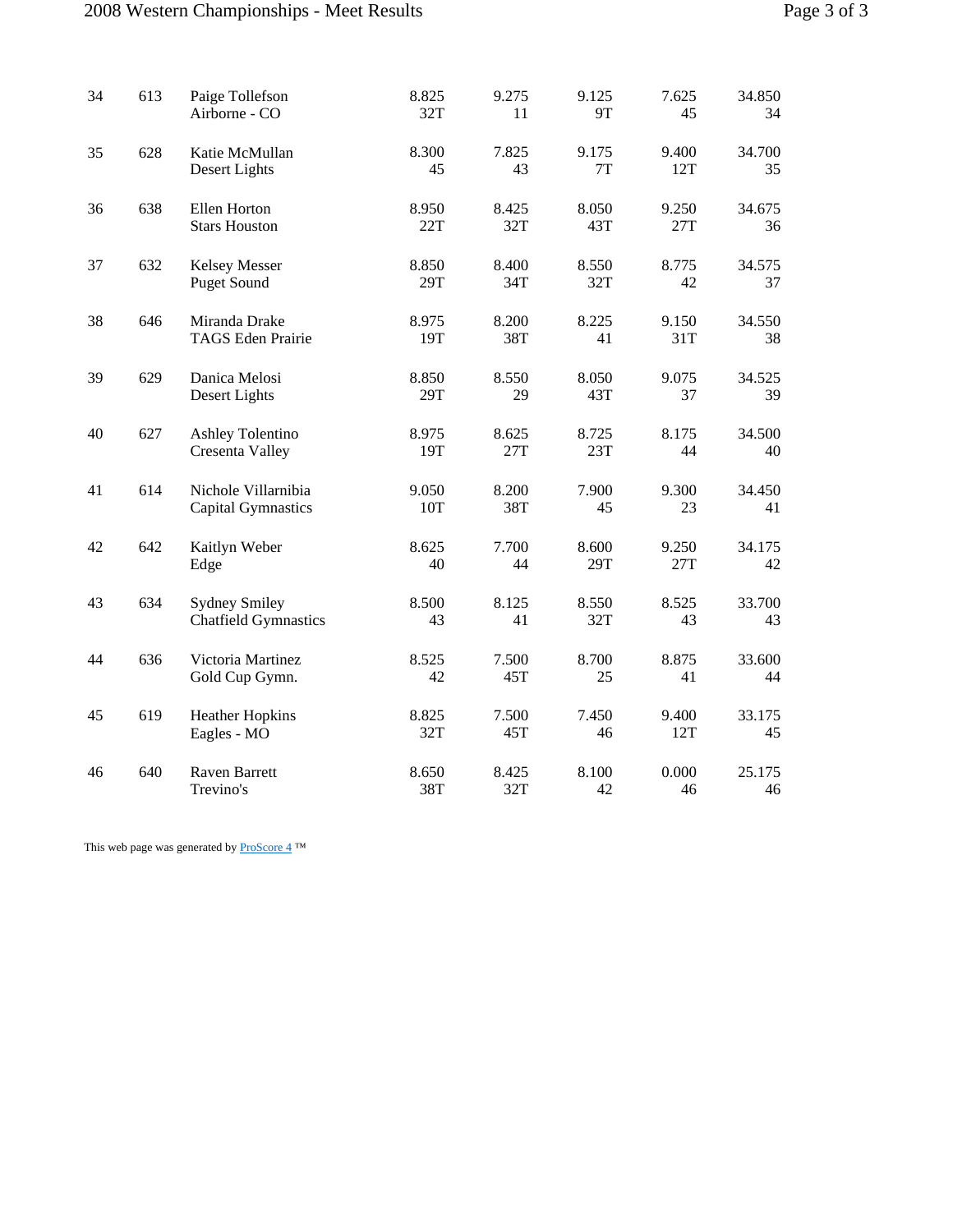Lindenwood University 209 Kingshighway Blvc Saint Charles, MO 63301 (636) 498-6854 (636) 498-6865 Fax 5/9/2008 - 5/11/2008

# Meet Results

**Level 9 - Senior C Session 7A**

| Rank           | <b>Num</b> | <b>Name</b><br>Gym                           | <b>Vault</b>            | <b>Bars</b>             | <b>Beam</b>  | Floor                   | AA                       |
|----------------|------------|----------------------------------------------|-------------------------|-------------------------|--------------|-------------------------|--------------------------|
| $\mathbf{1}$   | 703        | <b>Holly Partridge</b><br>AGA - CA           | 9.350<br>1              | 9.450<br>$\overline{4}$ | 9.400<br>2   | 9.375<br>24T            | 37.575<br>1              |
| $\overline{c}$ | 701        | Camisha Casimere<br>Airborne-CA              | 9.225<br>4              | 9.275<br>8              | 9.500<br>1   | 9.550<br>$\overline{4}$ | 37.550<br>2              |
| $\mathfrak{Z}$ | 707        | Amelia Winczura<br><b>Arctic Gymnastics</b>  | 9.325<br>$\overline{2}$ | 9.225<br>10T            | 9.150<br>13T | 9.575<br>3              | 37.275<br>3              |
| $\overline{4}$ | 716        | Jessica Hanner<br>Jenks Gymnastics           | 9.100<br>11T            | 9.250<br>9              | 9.350<br>3T  | 9.525<br>5T             | 37.225<br>$\overline{4}$ |
| 5              | 702        | Tara Harris<br>Airborne-CA                   | 9.200<br>5              | 9.375<br>6              | 9.350<br>3T  | 9.200<br>35             | 37.125<br>$\sqrt{5}$     |
| 6              | 728        | Leah Houseman<br><b>Charter Oak Gliders</b>  | 8.975<br>21T            | 9.100<br>16             | 9.350<br>3T  | 9.525<br>5T             | 36.950<br>6              |
| 7              | 724        | Christa Booman<br><b>TAGS</b> South          | 9.000<br>18T            | 8.775<br>28T            | 9.325<br>6   | 9.650<br>1              | 36.750<br>7              |
| 8T             | 722        | Anna Gleason<br>Roseville Gymnastics         | 9.000<br>18T            | 9.575<br>1              | 8.750<br>28T | 9.400<br>19T            | 36.725<br>8T             |
| 8T             | 729        | Nichole Klein<br>Gymcats                     | 9.100<br>11T            | 9.125<br>15             | 9.050<br>18  | 9.450<br>14T            | 36.725<br>$8\mathrm{T}$  |
| 10T            | 705        | Kayla Tigert<br>Technique                    | 8.750<br>38T            | 9.525<br>$\mathfrak{2}$ | 8.900<br>21T | 9.475<br>11T            | 36.650<br>10T            |
| 10T            | 718        | Miranda Jensen<br>U.S. Gold                  | 9.050<br>15             | 8.975<br>20             | 9.100<br>16T | 9.525<br>5T             | 36.650<br>10T            |
| 10T            | 713        | Cathrin DiFillipo<br><b>Aerial Athletics</b> | 9.025<br>16T            | 9.400<br>5              | 8.925<br>20  | 9.300<br>29T            | 36.650<br>10T            |
| 13             | 727        | Marissa Shearer<br>Cresenta Valley           | 8.975<br>21T            | 9.175<br>13T            | 8.800<br>25T | 9.525<br>5T             | 36.475<br>13             |
| 14             | 736        | Rebecca Sohler<br>Metro Gymn Center          | 9.125<br><b>8T</b>      | 9.050<br>18T            | 8.800<br>25T | 9.450<br>14T            | 36.425<br>14             |
| 15             | 712        | Elizabeth Miller                             | 9.125                   | 8.925                   | 9.200        | 9.150                   | 36.400                   |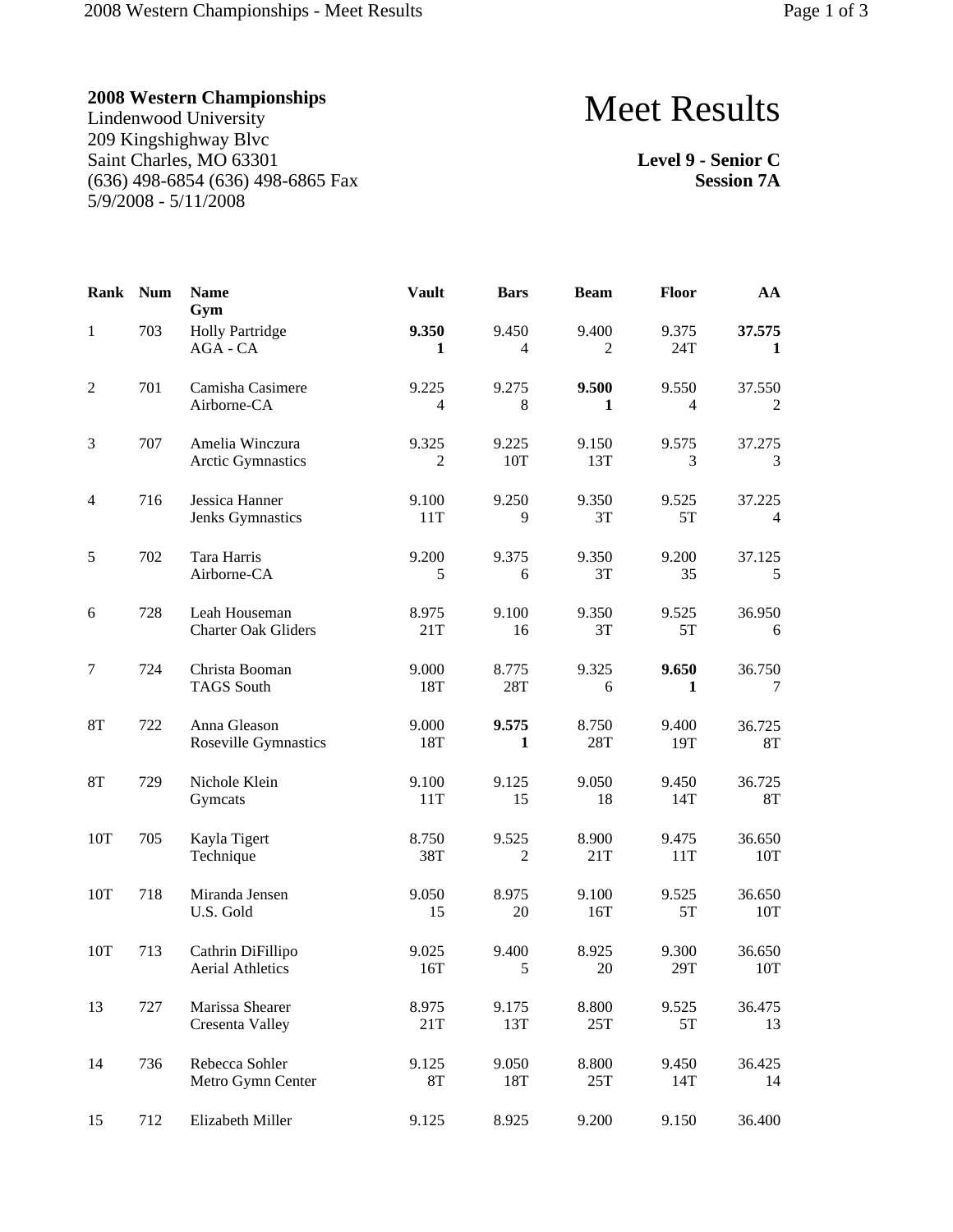|     |     | <b>Puget Sound</b>                           | <b>8T</b>    | 23T          | 8T           | 37T          | 15            |
|-----|-----|----------------------------------------------|--------------|--------------|--------------|--------------|---------------|
| 16T | 706 | Jessie Black<br>TRC Gymn                     | 9.175<br>6T  | 8.400<br>40  | 9.300<br>7   | 9.500<br>10  | 36.375<br>16T |
| 16T | 746 | Samantha Grimmer<br><b>Scamps Gymnastics</b> | 9.000<br>18T | 8.825<br>26  | 9.150<br>13T | 9.400<br>19T | 36.375<br>16T |
| 18  | 708 | Kayla Shira<br>Auburn Gymn.-WA               | 8.725<br>40  | 9.500<br>3   | 9.100<br>16T | 8.925<br>45  | 36.250<br>18  |
| 19  | 717 | Jessica Lieblich<br><b>MEGA</b>              | 8.875<br>30T | 8.800<br>27  | 9.200<br>8T  | 9.350<br>26T | 36.225<br>19  |
| 20  | 732 | Julia Greer<br><b>Mission Valley</b>         | 9.075<br>14  | 8.500<br>37T | 9.200<br>8T  | 9.425<br>17T | 36.200<br>20  |
| 21T | 737 | Rachel Miller<br><b>Puget Sound</b>          | 8.925<br>27  | 9.050<br>18T | 8.750<br>28T | 9.450<br>14T | 36.175<br>21T |
| 21T | 726 | Ashleigh Garrett<br>Clovis Academy           | 8.950<br>24T | 9.200<br>12  | 8.600<br>34T | 9.425<br>17T | 36.175<br>21T |
| 23  | 704 | Solveig Buciak<br><b>SCEGA</b>               | 9.300<br>3   | 9.225<br>10T | 8.100<br>44T | 9.525<br>5T  | 36.150<br>23  |
| 24  | 740 | Ashley Fletcher<br><b>GymQuarters</b>        | 8.775<br>36T | 8.775<br>28T | 9.175<br>11T | 9.375<br>24T | 36.100<br>24  |
| 25  | 715 | Megan Taggart<br>Airborne - CO               | 8.950<br>24T | 9.075<br>17  | 8.750<br>28T | 9.275<br>31T | 36.050<br>25  |
| 26  | 719 | <b>Tessa Cooper</b><br><b>GymQuarters</b>    | 9.175<br>6T  | 8.925<br>23T | 8.450<br>38  | 9.400<br>19T | 35.950<br>26  |
| 27  | 730 | Caitlyn McGue<br><b>GymStars Modesto</b>     | 8.475<br>43T | 9.175<br>13T | 8.850<br>23T | 9.300<br>29T | 35.800<br>27  |
| 28  | 745 | Siri Wischmann<br>North Shore - MN           | 8.900<br>28T | 8.625<br>34  | 8.625<br>32T | 9.475<br>11T | 35.625<br>28  |
| 29  | 731 | Karlene Simon<br><b>GymStars Modesto</b>     | 8.975<br>21T | 8.700<br>32  | 8.625<br>32T | 9.225<br>34  | 35.525<br>29  |
| 30  | 720 | Laney Lewis<br><b>KAATS</b> Gym              | 8.950<br>24T | 8.750<br>30T | 8.575<br>36  | 9.175<br>36  | 35.450<br>30  |
| 31  | 721 | Danielle Thibodeau<br><b>KAATS</b> Gym       | 8.900<br>28T | 8.550<br>35  | 8.600<br>34T | 9.275<br>31T | 35.325<br>31  |
| 32  | 747 | Lori Crow<br><b>TAGS South</b>               | 8.125<br>47T | 8.950<br>21T | 9.150<br>13T | 9.000<br>44  | 35.225<br>32  |
| 33T | 710 | Julianne Sappington<br>FlightSchool          | 8.850<br>32T | 8.350<br>42  | 8.850<br>23T | 9.125<br>41  | 35.175<br>33T |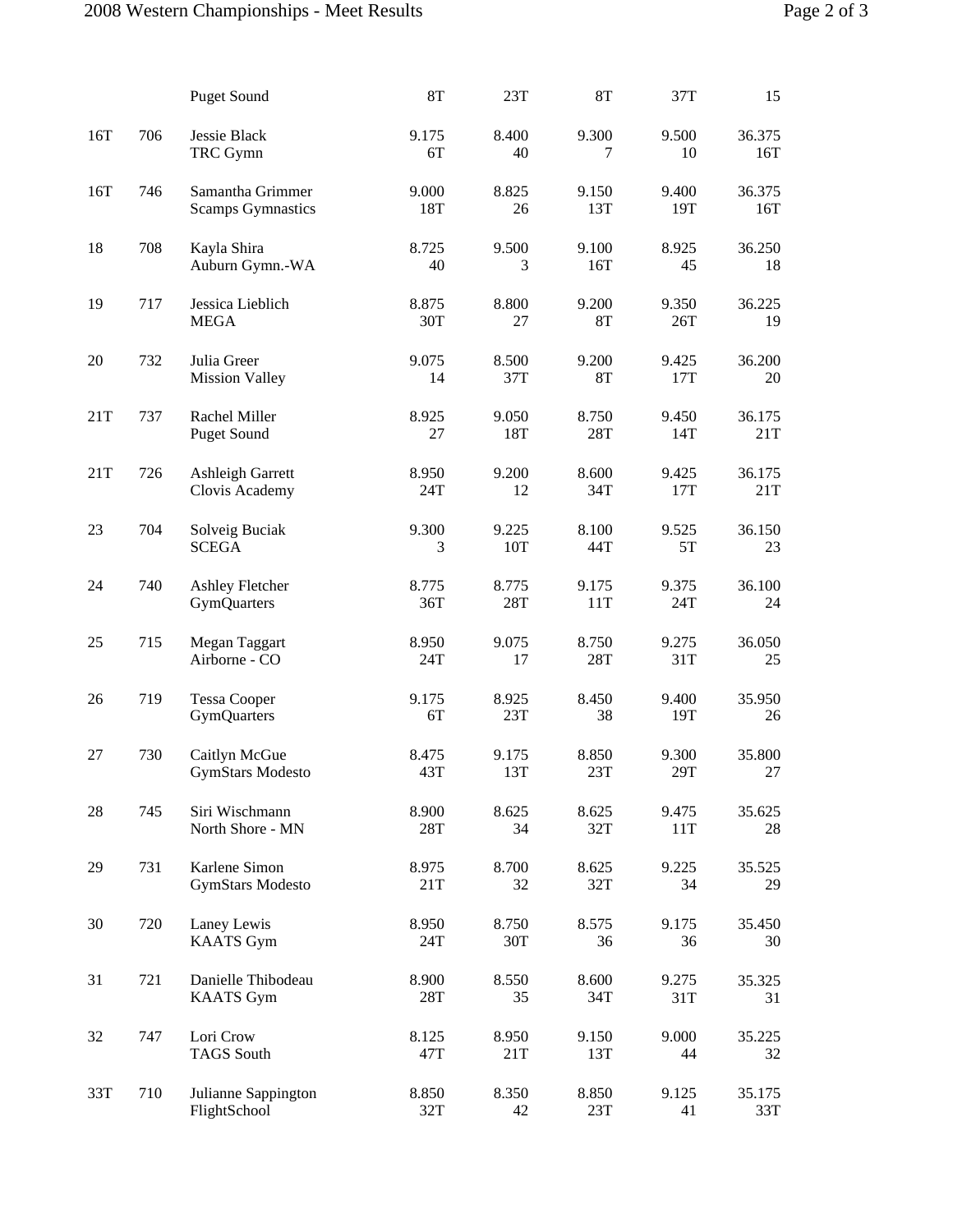#### 2008 Western Championships - Meet Results Page 3 of 3

| 33T | 725 | Jaslyn Gutiernez<br>Action Gymn               | 9.100<br>11T       | 8.500<br>37T | 8.800<br>25T | 8.775<br>47  | 35.175<br>33T |
|-----|-----|-----------------------------------------------|--------------------|--------------|--------------|--------------|---------------|
| 35  | 733 | Noelle Vavuris<br>Novato Gymn                 | 9.125<br><b>8T</b> | 8.275<br>43  | 8.475<br>37  | 9.275<br>31T | 35.150<br>35  |
| 36  | 734 | Alexis Rounds<br>Xtreme                       | 8.475<br>43T       | 8.125<br>44  | 8.900<br>21T | 9.625<br>2   | 35.125<br>36  |
| 37T | 743 | Jessica Herrmann<br>M & M Gym                 | 8.775<br>36T       | 7.750<br>47  | 9.175<br>11T | 9.400<br>19T | 35.100<br>37T |
| 37T | 709 | Gwen Smithberg<br>Falcon Gymn                 | 8.850<br>32T       | 8.750<br>30T | 8.650<br>31  | 8.850<br>46  | 35.100<br>37T |
| 39  | 739 | Weslynn O'Neill<br>Eagles - MO                | 8.125<br>47T       | 8.375<br>41  | 9.000<br>19  | 9.350<br>26T | 34.850<br>39  |
| 40T | 744 | Megan Roiland<br>North Shore - MN             | 8.875<br>30T       | 8.100<br>45  | 8.350<br>40  | 9.475<br>11T | 34.800<br>40T |
| 40T | 735 | <b>Brittany Hart</b><br>FlightSchool          | 8.800<br>35        | 8.525<br>36  | 8.325<br>41  | 9.150<br>37T | 34.800<br>40T |
| 42  | 749 | <b>Allison Mitchell</b><br>Twin City Twisters | 8.675<br>41        | 8.950<br>21T | 7.925<br>46  | 9.150<br>37T | 34.700<br>42  |
| 43  | 741 | Paige Dieleman<br>Iowa Gym-Nest               | 8.750<br>38T       | 8.875<br>25  | 8.400<br>39  | 8.625<br>49  | 34.650<br>43  |
| 44  | 742 | Kristen Buschke<br>M & M Gym                  | 8.525<br>42        | 8.475<br>39  | 8.100<br>44T | 9.100<br>42  | 34.200<br>44  |
| 45  | 738 | <b>Bethel Lindsley</b><br>Evergreen           | 8.400<br>46        | 8.050<br>46  | 8.300<br>42T | 9.400<br>19T | 34.150<br>45  |
| 46  | 714 | Kelly Vosburgh<br>Albuquerque Gymn            | 8.825<br>34        | 7.575<br>49  | 8.300<br>42T | 9.150<br>37T | 33.850<br>46  |
| 47  | 723 | Jenny Weber<br>TAGS Eden Prairie              | 8.450<br>45        | 8.675<br>33  | 7.650<br>47  | 9.050<br>43  | 33.825<br>47  |
| 48  | 748 | Samantha Opsahl<br><b>TAGS</b> South          | 9.025<br>16T       | 7.650<br>48  | 7.350<br>49  | 9.350<br>26T | 33.375<br>48  |
| 49  | 711 | Danielle Taylor<br>Garlands                   | 0.000<br>49        | 9.350<br>7   | 7.400<br>48  | 8.675<br>48  | 25.425<br>49  |

This web page was generated by  $\underline{\mathrm{ProScore}\ 4}$  ™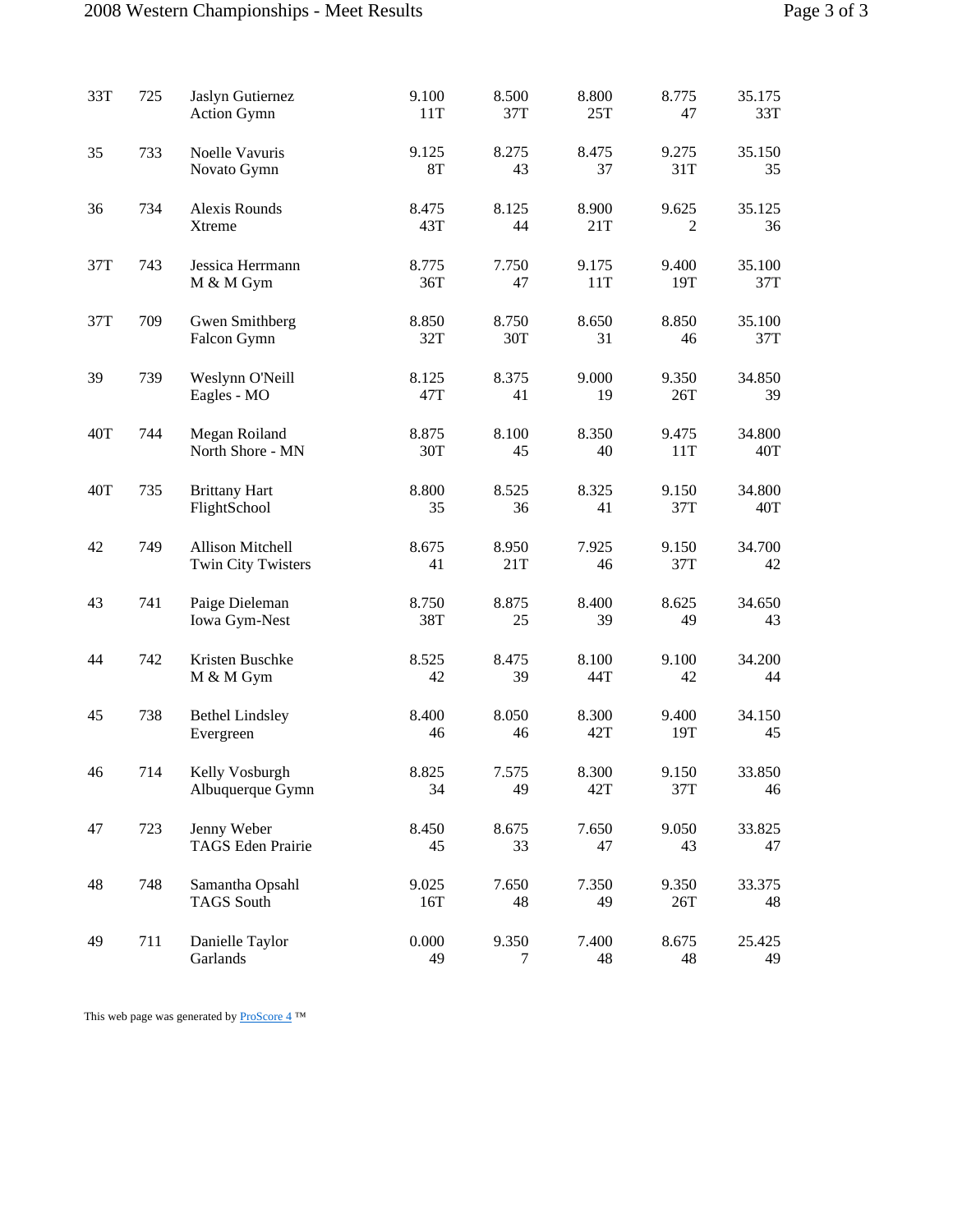Lindenwood University 209 Kingshighway Blvc Saint Charles, MO 63301 (636) 498-6854 (636) 498-6865 Fax 5/9/2008 - 5/11/2008

# Meet Results

**Level 9 - Senior D Session 8A**

| Rank             | <b>Num</b> | <b>Name</b><br>Gym                          | <b>Vault</b>        | <b>Bars</b>             | <b>Beam</b>  | <b>Floor</b> | AA                  |
|------------------|------------|---------------------------------------------|---------------------|-------------------------|--------------|--------------|---------------------|
| $\mathbf{1}$     | 801        | Michelle Ho<br>Airborne-CA                  | 9.025<br>14T        | 9.450<br>1              | 9.300<br>3   | 9.650<br>1   | 37.425<br>1         |
| $\boldsymbol{2}$ | 805        | Ashley Lawson<br>Technique                  | 8.950<br>22T        | 9.225<br>5T             | 9.125<br>9T  | 9.600<br>2   | 36.900<br>2         |
| 3                | 830        | Desi Torrey<br><b>Advanced Gymn</b>         | 9.075<br>10T        | 8.950<br>17T            | 9.275<br>4   | 9.450<br>11T | 36.750<br>3         |
| 4                | 802        | Chantel Hibbard<br>Kips                     | 9.075<br>10T        | 9.025<br>12T            | 9.050<br>13  | 9.500<br>4T  | 36.650<br>4         |
| $5\mathrm{T}$    | 848        | Elise Gill<br>Perpetual Motion              | 9.500<br>1          | 8.700<br>27T            | 8.800<br>26  | 9.500<br>4T  | 36.500<br>5T        |
| 5T               | 839        | Michelle Owen<br>National Elite Gymn.       | 8.825<br>34         | 9.300<br>3              | 8.950<br>16T | 9.425<br>14T | 36.500<br>5T        |
| $\tau$           | 809        | Laura Shigeoka<br>Pantheon                  | 8.725<br>38         | 9.275<br>$\overline{4}$ | 9.225<br>6   | 9.250<br>32T | 36.475<br>7         |
| $\,8\,$          | 825        | Jazzmine Williams<br>American Gymnastics    | 9.350<br>$\sqrt{2}$ | 9.225<br>5T             | 8.300<br>42T | 9.475<br>8T  | 36.350<br>8         |
| <b>9T</b>        | 849        | Jessica Schlukebier<br><b>TAGS South</b>    | 8.975<br>19T        | 8.950<br>17T            | 8.950<br>16T | 9.400<br>17T | 36.275<br><b>9T</b> |
| <b>9T</b>        | 824        | Katie Lopes<br><b>Scamps Gymnastics</b>     | 8.700<br>39T        | 9.000<br>$14*$          | 9.200<br>7T  | 9.375<br>21T | 36.275<br>9T        |
| <b>9T</b>        | 803        | Kathleen Mantell<br>Liberty                 | 8.900<br>27T        | 9.000<br>$14*$          | 9.100<br>11  | 9.275<br>30T | 36.275<br>9T        |
| 12               | 821        | Katie Lundstrom<br>Roseville Gymnastics     | 8.950<br>22T        | 8.900<br>20T            | 8.950<br>16T | 9.375<br>21T | 36.175<br>12        |
| 13T              | 820        | <b>Lauren Presley</b><br><b>GymQuarters</b> | 9.050<br>12T        | 8.475<br>33             | 9.000<br>14  | 9.525<br>3   | 36.050<br>13T       |
| 13T              | 844        | Kaitlyn Haywood<br><b>GT</b> Performance    | 9.225<br>4T         | 8.250<br>38T            | 9.250<br>5   | 9.325<br>25T | 36.050<br>13T       |
| 15               | 828        | Libby Gregory                               | 8.900               | 8.900                   | 8.725        | 9.400        | 35.925              |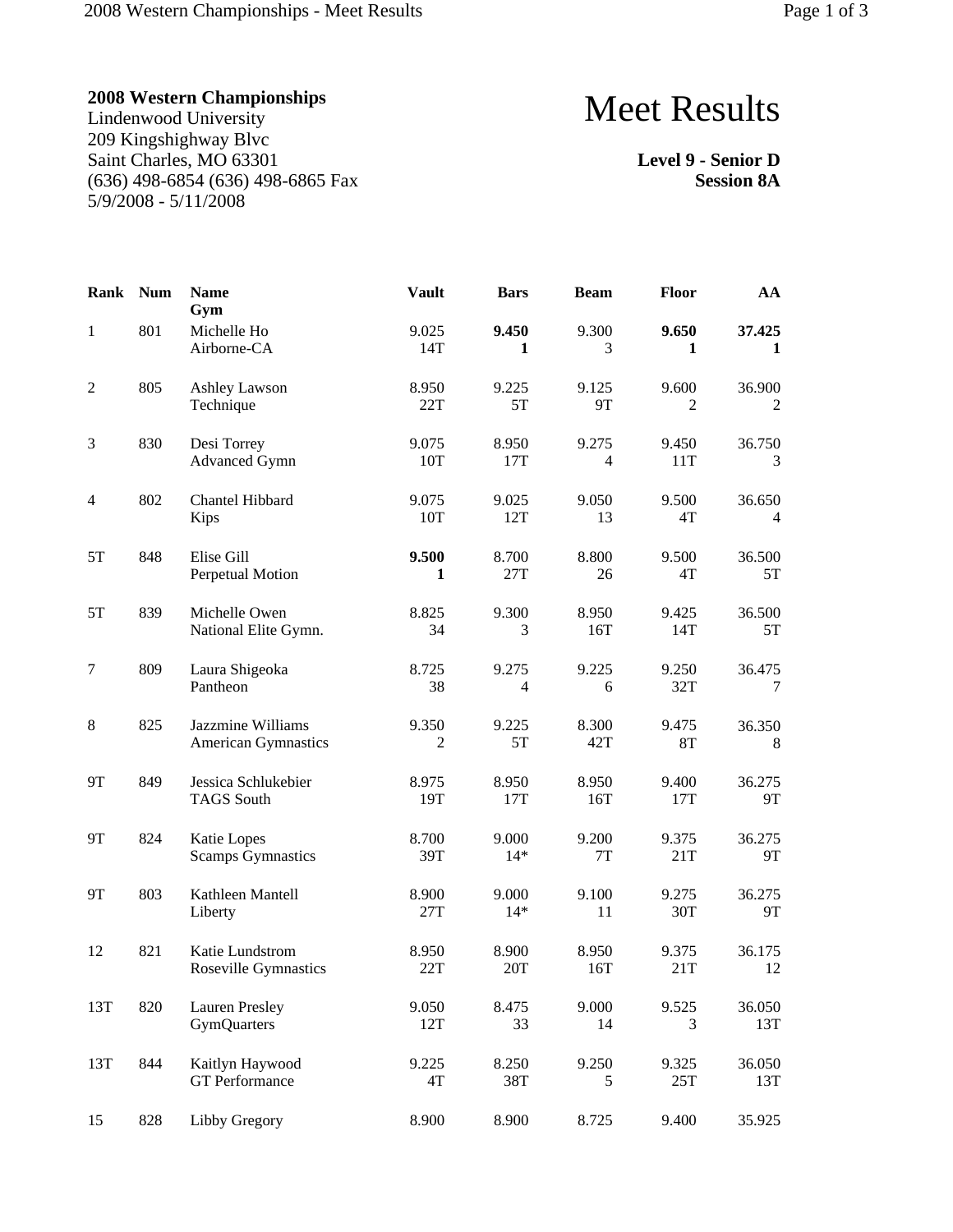|     |     | Miyagi                                            | 27T                    | 20T          | 28                     | 17T                | 15               |
|-----|-----|---------------------------------------------------|------------------------|--------------|------------------------|--------------------|------------------|
| 16  | 841 | Veronica Ortega<br>Rowland/Ballard                | 8.875<br>31T           | 9.100<br>9   | 8.700<br>29T           | 9.225<br>34        | 35.900<br>16     |
| 17  | 818 | Kara Wheeler<br>Wichita Gymnastics                | 9.000<br>17T           | 8.300<br>35  | 9.425<br>1             | 9.125<br>40        | 35.850<br>17     |
| 18T | 822 | Cassie Lyden<br>Jam Hops                          | 8.950<br>22T           | 8.450<br>34  | 8.950<br>16T           | 9.475<br><b>8T</b> | 35.825<br>18T    |
| 18T | 842 | <b>Bianca Castro</b><br>U.S. Gold                 | 8.850<br>33            | 8.800<br>25  | 8.825<br>23T           | 9.350<br>24        | 35.825<br>18T    |
| 20  | 817 | Shanah Veron<br><b>Ultimate Gymn</b>              | 9.200<br>6             | 8.575<br>32  | 8.825<br>23T           | 9.175<br>36T       | 35.775<br>$20\,$ |
| 21  | 807 | Katie Brennan<br><b>Black Hills</b>               | 8.950<br>22T           | 8.900<br>20T | 8.500<br>34T           | 9.400<br>17T       | 35.750<br>21     |
| 22  | 829 | Courtney Baron<br>Wildfire                        | 8.700<br>39T           | 9.175<br>8   | 8.475<br>36            | 9.300<br>28T       | 35.650<br>22     |
| 23  | 808 | Alison Fent<br>Lakewood                           | 8.350<br>45            | 8.700<br>27T | 9.075<br>12            | 9.475<br>8T        | 35.600<br>23     |
| 24  | 819 | Kayla Klein<br>Granite City Gym                   | 9.025<br>14T           | 8.725<br>26  | 8.400<br>38T           | 9.425<br>14T       | 35.575<br>24     |
| 25  | 812 | Stephanie Cox<br>Gem State                        | 9.275<br>3             | 7.650<br>45  | 9.125<br>9T            | 9.500<br>4T        | 35.550<br>25     |
| 26  | 815 | Marissa Ford<br>Colorado Gym Inst.                | 9.000<br>17T           | 9.200<br>7   | 8.225<br>44            | 9.100<br>41        | 35.525<br>26     |
| 27  | 816 | Elizabeth Cain<br>Olympic Hills                   | 8.900<br>27T           | 9.075<br>10T | 8.650<br>31            | 8.875<br>45        | 35.500<br>27     |
| 28  | 804 | Dana D'amico<br>San Mateo                         | 9.225<br>4T            | 8.275<br>36T | 8.550<br>33            | 9.400<br>17T       | 35.450<br>28     |
| 29  | 846 | <b>Tegan Oare</b><br>North Shore - MN             | 8.800<br>35            | 8.050<br>41T | 9.200<br>$7\mathrm{T}$ | 9.375<br>21T       | 35.425<br>29     |
| 30  | 813 | Phyllis Wirs<br>Achievers                         | 8.700<br>39T           | 8.900<br>20T | 8.400<br>38T           | 9.325<br>25T       | 35.325<br>30     |
| 31  | 850 | Jessica Scott<br>Denver School                    | 9.050<br>12T           | 9.025<br>12T | 8.500<br>34T           | 8.725<br>46        | 35.300<br>31     |
| 32  | 831 | Meera Shanti<br><b>Black Hills</b>                | 9.150<br>$7\mathrm{T}$ | 7.925<br>43  | 8.950<br>16T           | 9.250<br>32T       | 35.275<br>32     |
| 33T | 827 | <b>Brigitte Lescieux</b><br><b>Desert Gymcats</b> | 9.125<br>9             | 8.175<br>40  | 8.750<br>27            | 9.200<br>35        | 35.250<br>33T    |